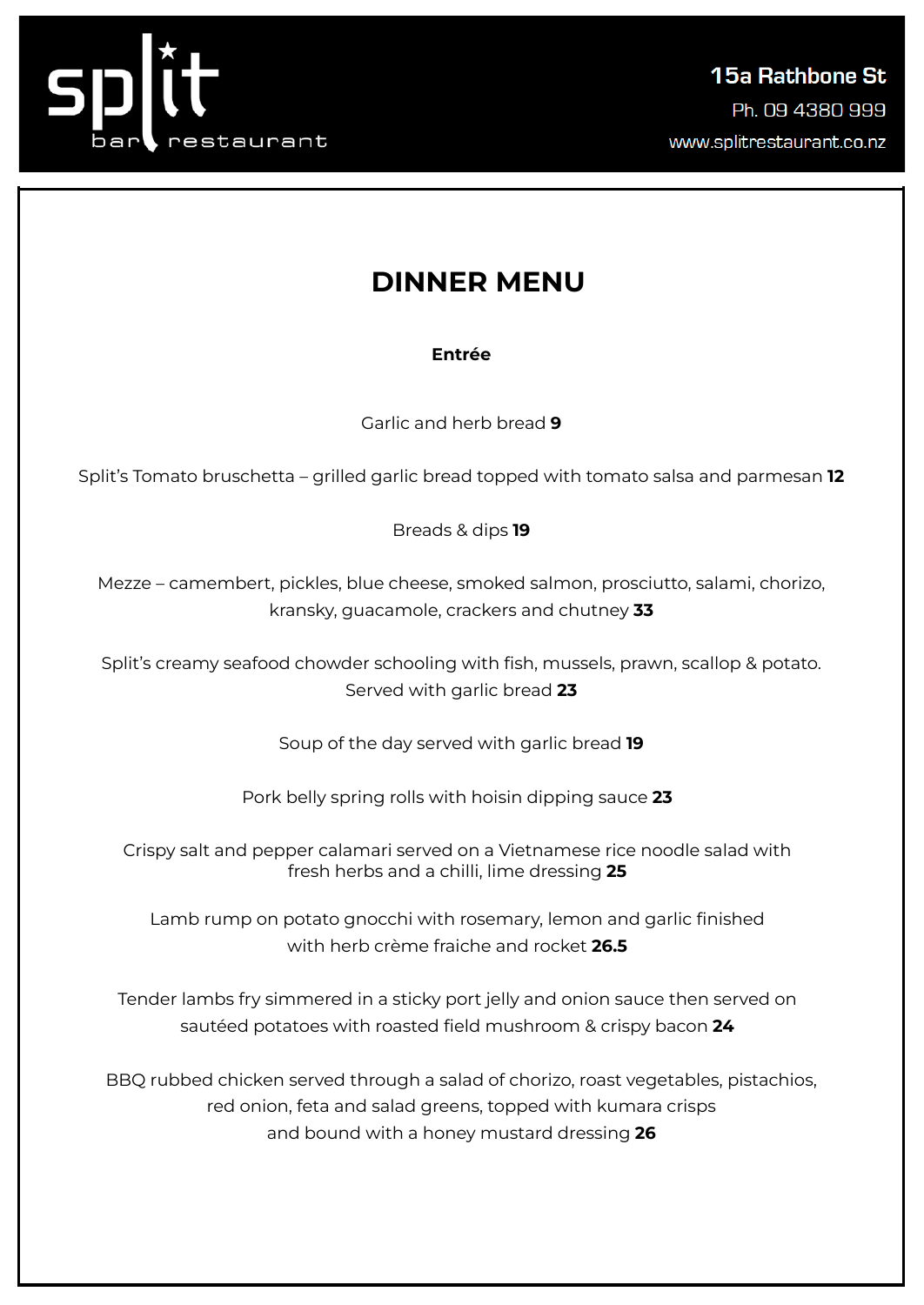

#### **Mains**

Caesar salad with crispy bacon, parmesan, sliced free range egg, croutons, cos lettuce and a rich creamy caesar dressing

> with chicken **27** with smoked salmon **29**

Twice cooked pork belly on parsnip and onion puree with baby carrots, watercress salad, apple and blackberry jus **40**

Duck leg with a sweet soy glaze on pak choy, turmeric and ginger rice pilaf, sesame and wasabi pea salad **42**

Chicken breast served with mushroom and gouda arancini, herb crème fraiche, rocket pesto and seasonal leaf **39**

Beer battered fresh fish of the day served with shoestring fries, garden salad, tartare sauce, vinegar and lemon **38**

Pan fried fish of the day – refer to blackboard for daily special

Braised beef cheek in port and juniper on creamy potato mash with baby beetroot, rocket and pickled red onion salad, macadamia crumble **40**

Prime scotch fillet served with a potato, sage and bacon cake, garlic broccoli and baby spinach, topped with our house made onion rings **43**

with a sauce choice of:

Port & red wine jus Blue cheese and bacon Mushroom Garlic butter